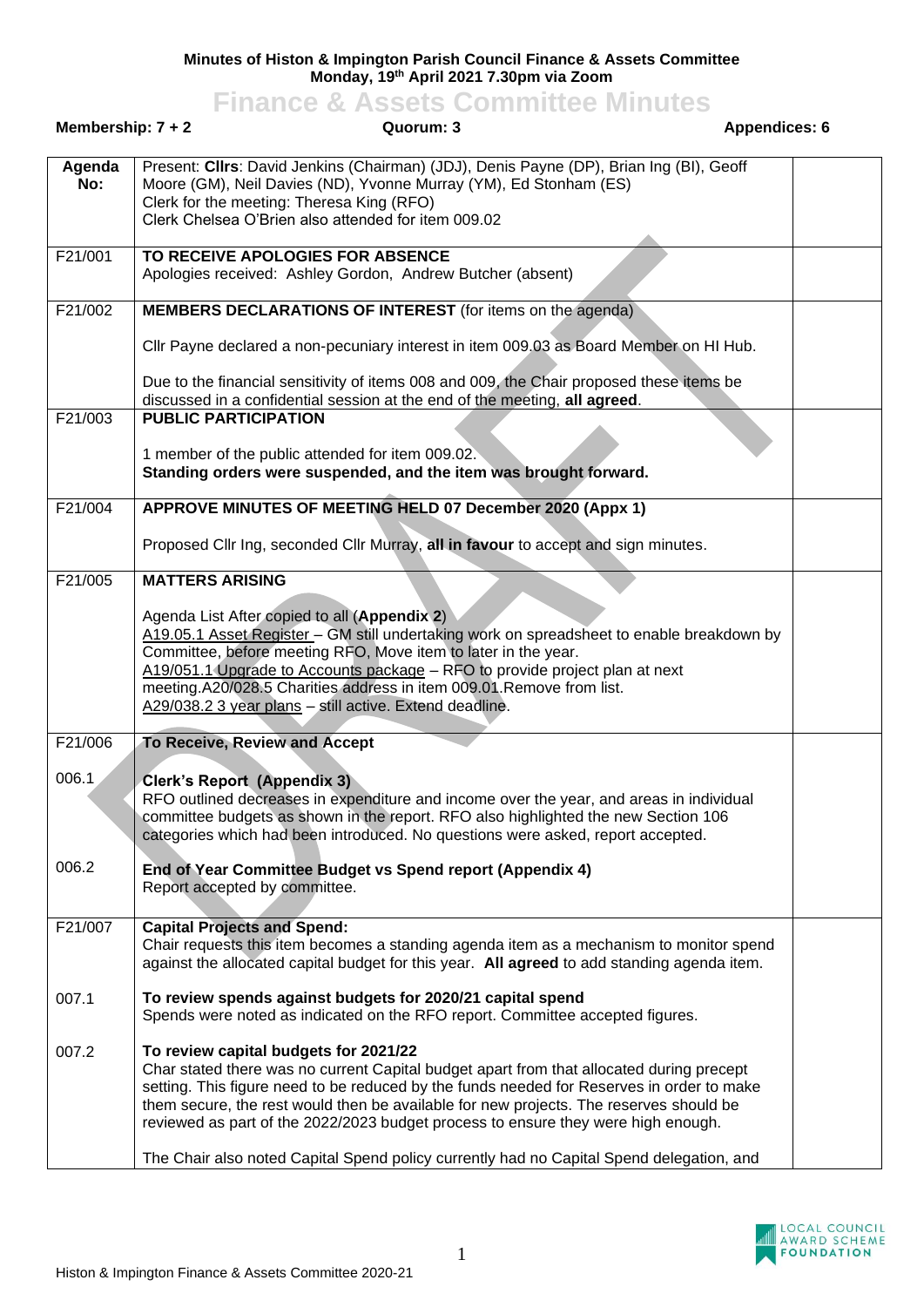| 007.3            | suggested that this item be brought to the AGM. Chair proposed defining how Capital<br>Reserve spend is signed off as follows :<br>approval at Committee Level, suggested spend limit up to £2,000;<br>Finance & Assets committee to approve projects up to £5,000;<br>Full Council to approve anything over this.<br>This would allow smaller projects to be completed relatively quickly;<br>To receive requests for Capital Spend projects - Recreation<br><b>Committee Bowls Club Fence (Appendix 5)</b><br>YV presented bid to Committee as per paper. Three quotes had been obtained for the<br>fencing, but in order to try and align the quotes only two had been refreshed. The Committee<br>agreed to select S Pollard to repair the bowls club slabs and install a1.4 m high replacement<br>fence. All in favour. YM stated that the two local contractors had been very supportive in<br>obtaining the quotes.                                                                                                                                                                                                                                                                                                                                                                                                                                                                                                                                                                                                                                                                                                                                       | <b>AGM</b><br>item |
|------------------|------------------------------------------------------------------------------------------------------------------------------------------------------------------------------------------------------------------------------------------------------------------------------------------------------------------------------------------------------------------------------------------------------------------------------------------------------------------------------------------------------------------------------------------------------------------------------------------------------------------------------------------------------------------------------------------------------------------------------------------------------------------------------------------------------------------------------------------------------------------------------------------------------------------------------------------------------------------------------------------------------------------------------------------------------------------------------------------------------------------------------------------------------------------------------------------------------------------------------------------------------------------------------------------------------------------------------------------------------------------------------------------------------------------------------------------------------------------------------------------------------------------------------------------------------------------------------------------------------------------------------------------------------------------|--------------------|
| F21/008          | To agree how to support high street business as part of the F&A<br>Committee's obligations under the Neighbourhood Plan                                                                                                                                                                                                                                                                                                                                                                                                                                                                                                                                                                                                                                                                                                                                                                                                                                                                                                                                                                                                                                                                                                                                                                                                                                                                                                                                                                                                                                                                                                                                          |                    |
| 008.01           | A request had been sent to the HI Traders group to ask if any help was needed, and no<br>responses had been received<br>A request had been made by St Andrew's Centre (StAC) Café to use the School Hill site for<br>tables and chairs for takeaway service until indoor seating could re-open All agreed to allow<br>use, subject to items to be discussed later in the meeting having an impact. If the items did<br>impact the use, StAC Café would be given a period of notice of a week, that they could no<br>longer use the area. DJ suggested that the triangle of land closest to the Café be used, this is<br>Highways land so permission would need to be sought from them.<br>The paper submitted by DJ regarding a possible lease of Parish Council land at School Hill to<br>Camel Projects and then sub-let to one of their tenants was discussed further. Items covered<br>included:<br>tightening up of terms and conditions, and restrictions at the end of the lease;<br>generating strong feelings in community, very divided opinions;<br>concerns re competition with other local businesses;<br>planning permission would need to be sought;<br>legal advice to be sought for lease negotiation;<br>other issues with site regarding damage to silver birch;<br>rental charge to be determined, taking into account length of lease;<br>work was not to begin until all issues had been resolved;<br>ND proposed that it was agreed in principle to work with Camel and their tenant to offer the<br>lease, subject to constraints. Proposed Neil Davies, Seconded Stonham. In favour - 5,<br>against 0, two abstentions, motion carried. |                    |
|                  | Camel Projects would be asked to take down fencing as soon as possible while negotiations<br>are underway. GM and Clerk delegated to create a timetable for the work and undertake                                                                                                                                                                                                                                                                                                                                                                                                                                                                                                                                                                                                                                                                                                                                                                                                                                                                                                                                                                                                                                                                                                                                                                                                                                                                                                                                                                                                                                                                               | Clerk,<br>GM       |
|                  | lease negotiations. The committee also agreed that all councillors need to be aware of what<br>had been decided before the information was made public. DJ to action.                                                                                                                                                                                                                                                                                                                                                                                                                                                                                                                                                                                                                                                                                                                                                                                                                                                                                                                                                                                                                                                                                                                                                                                                                                                                                                                                                                                                                                                                                            | <b>DJ</b>          |
| F21/009<br>009.1 | <b>Other Matters</b><br>To agree the winding up of the two existing Parish Council charities (Appendix 6).<br>DP presented his paper. All agreed in favour of winding up the charities. DP and office staff<br>to action                                                                                                                                                                                                                                                                                                                                                                                                                                                                                                                                                                                                                                                                                                                                                                                                                                                                                                                                                                                                                                                                                                                                                                                                                                                                                                                                                                                                                                         | <b>DP/Office</b>   |
| 009.2            | To review request for the granting of a personal easement to the<br>current occupants of 21 The Green<br>The member of the public in attendance updated the committee on the history of the site and<br>access issues in general at The Green over many years, with many different parties.<br>Historical background report to be provided to committee for information. In particular<br>attention was drawn to the following:<br>other dwellings in the villages do not have their own or reserved parking spaces;<br>there is already a maintenance problem due to frequent access to parts of the Green;                                                                                                                                                                                                                                                                                                                                                                                                                                                                                                                                                                                                                                                                                                                                                                                                                                                                                                                                                                                                                                                     |                    |

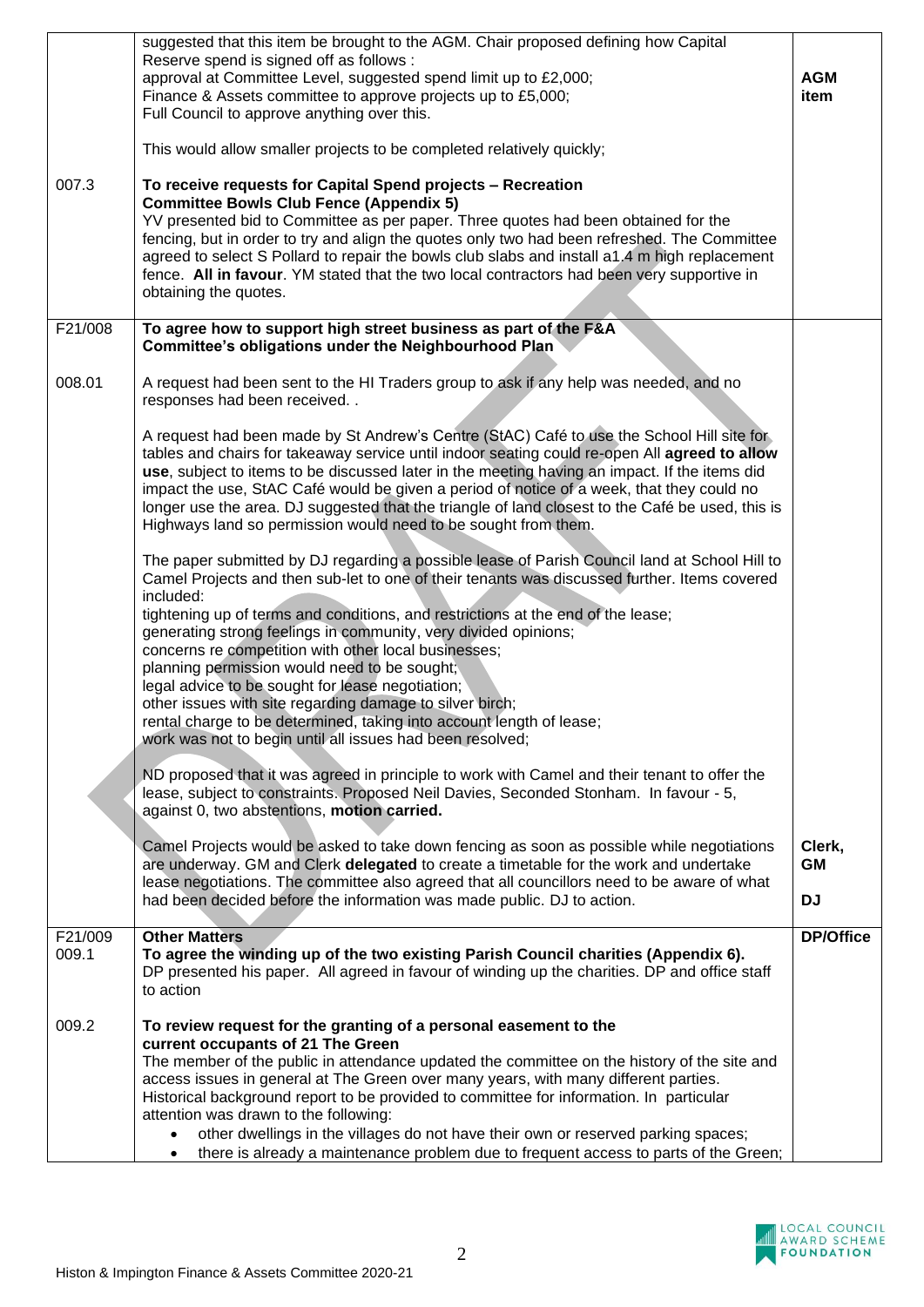|         | there has not been vehicle access to this property for many years;<br>$\bullet$<br>the Parish Council did grant the occupants temporary access rights while the<br>$\bullet$<br>property was being refurbished but they made no attempt to stop the tradesmen<br>involved from parking on the Village Green during the works period. The Clerk had to<br>continually remind them of the obligation to restrict access to deliveries only and<br>ultimately had to refuse to extend the limited permission when it was requested;<br>the owner of the green may only drive, or permit other people to drive, on the green if<br>$\bullet$<br>it won't harm the green or in any way interrupt the public's enjoyment (1965 Act<br>succeeded by the 2006 Commons Act);<br>it would be difficult to police including visitors and set a precedence for others to<br>$\bullet$<br>claim similar rights.<br>The member of the public also mentioned that a wayleave had been granted to Cambridge<br>Cable as it was then in 2010 for 7 years with compensation paid, and this has not been<br>reviewed since. It was recommended that this was investigated by Office staff. | <b>Office</b>          |
|---------|-------------------------------------------------------------------------------------------------------------------------------------------------------------------------------------------------------------------------------------------------------------------------------------------------------------------------------------------------------------------------------------------------------------------------------------------------------------------------------------------------------------------------------------------------------------------------------------------------------------------------------------------------------------------------------------------------------------------------------------------------------------------------------------------------------------------------------------------------------------------------------------------------------------------------------------------------------------------------------------------------------------------------------------------------------------------------------------------------------------------------------------------------------------------------|------------------------|
|         | Standing orders were reinstated.                                                                                                                                                                                                                                                                                                                                                                                                                                                                                                                                                                                                                                                                                                                                                                                                                                                                                                                                                                                                                                                                                                                                        |                        |
|         | DP explained the resident had asked to talk to the Parish Council to provide new information.<br>However he expressed concerns that even when given a short period of access, this had<br>been misused, and that the restriction that had been imposed regarding use during school<br>times had also been ignored at times. BI also argued that it would be hard to allow access for<br>only one resident as others would expect permission. The Parish Clerk also highlighted that<br>the Parish Council had had to bear the cost of changes to padlocks when copies of keys had<br>been made so that the resident could gain access when permission had not been granted.                                                                                                                                                                                                                                                                                                                                                                                                                                                                                             |                        |
|         | The committee voted unanimously to refuse the easement. Resident to be informed.                                                                                                                                                                                                                                                                                                                                                                                                                                                                                                                                                                                                                                                                                                                                                                                                                                                                                                                                                                                                                                                                                        |                        |
| 009.3   | To approve expenditure to support consultation regarding the study of recreational<br>needs in Histon and Impington. Proposed sum details in confidential paper attached.                                                                                                                                                                                                                                                                                                                                                                                                                                                                                                                                                                                                                                                                                                                                                                                                                                                                                                                                                                                               |                        |
|         | DP left the meeting.                                                                                                                                                                                                                                                                                                                                                                                                                                                                                                                                                                                                                                                                                                                                                                                                                                                                                                                                                                                                                                                                                                                                                    |                        |
|         | DJ talked through his submitted paper. HI Hub had offered to undertake the survey, as a way<br>of generating extra business Financial Regulations state that three quotes should be obtained<br>for tenders, with discretion when using specialised services. DJ was requesting this be<br>waived for this instance. Discussion was had, including the following;<br>F&A committee should be seen to stand by regulations, and seek other quotes;<br>This item would normally be approved by Recreation Committee;<br>$\bullet$<br>Working party on the project would need to outline what the aim of the survey was,<br>then questions would be suggested by supplier;<br>steering group would be needed to review and implement the survey, ensuring it<br>included leisure and community resources;<br>the best will be got out of survey if the ground work done, therefore not felt to be as<br>$\bullet$<br>an immediate item, scale of survey and number of questions not yet determined;<br>concerns re HI Hub journalistic viewpoint, do they have experience of survey work.                                                                                  |                        |
|         | An amended motion was proposed by GM as follows:                                                                                                                                                                                                                                                                                                                                                                                                                                                                                                                                                                                                                                                                                                                                                                                                                                                                                                                                                                                                                                                                                                                        |                        |
|         | The Finance Committee is asked to:<br>Seek two other quotes for this service before the 10 May 21; and if such quotes are<br>٠<br>forthcoming<br>Delegate to the Clerk of the Committee, in consultation with the Chair, the decision<br>$\bullet$<br>regarding which supplier to use; but if such quotes are not forthcoming<br>Agree to proceed with HI Hub on this basis subject to an element of due diligence to<br>$\bullet$<br>verify its ability to do such work.                                                                                                                                                                                                                                                                                                                                                                                                                                                                                                                                                                                                                                                                                               |                        |
|         | DJ proposed, ND seconded. All in favour, amended motion agreed.                                                                                                                                                                                                                                                                                                                                                                                                                                                                                                                                                                                                                                                                                                                                                                                                                                                                                                                                                                                                                                                                                                         | Clerk,<br><b>Chair</b> |
| F21/010 | <b>DATES OF NEXT MEETINGS</b>                                                                                                                                                                                                                                                                                                                                                                                                                                                                                                                                                                                                                                                                                                                                                                                                                                                                                                                                                                                                                                                                                                                                           |                        |
|         |                                                                                                                                                                                                                                                                                                                                                                                                                                                                                                                                                                                                                                                                                                                                                                                                                                                                                                                                                                                                                                                                                                                                                                         |                        |